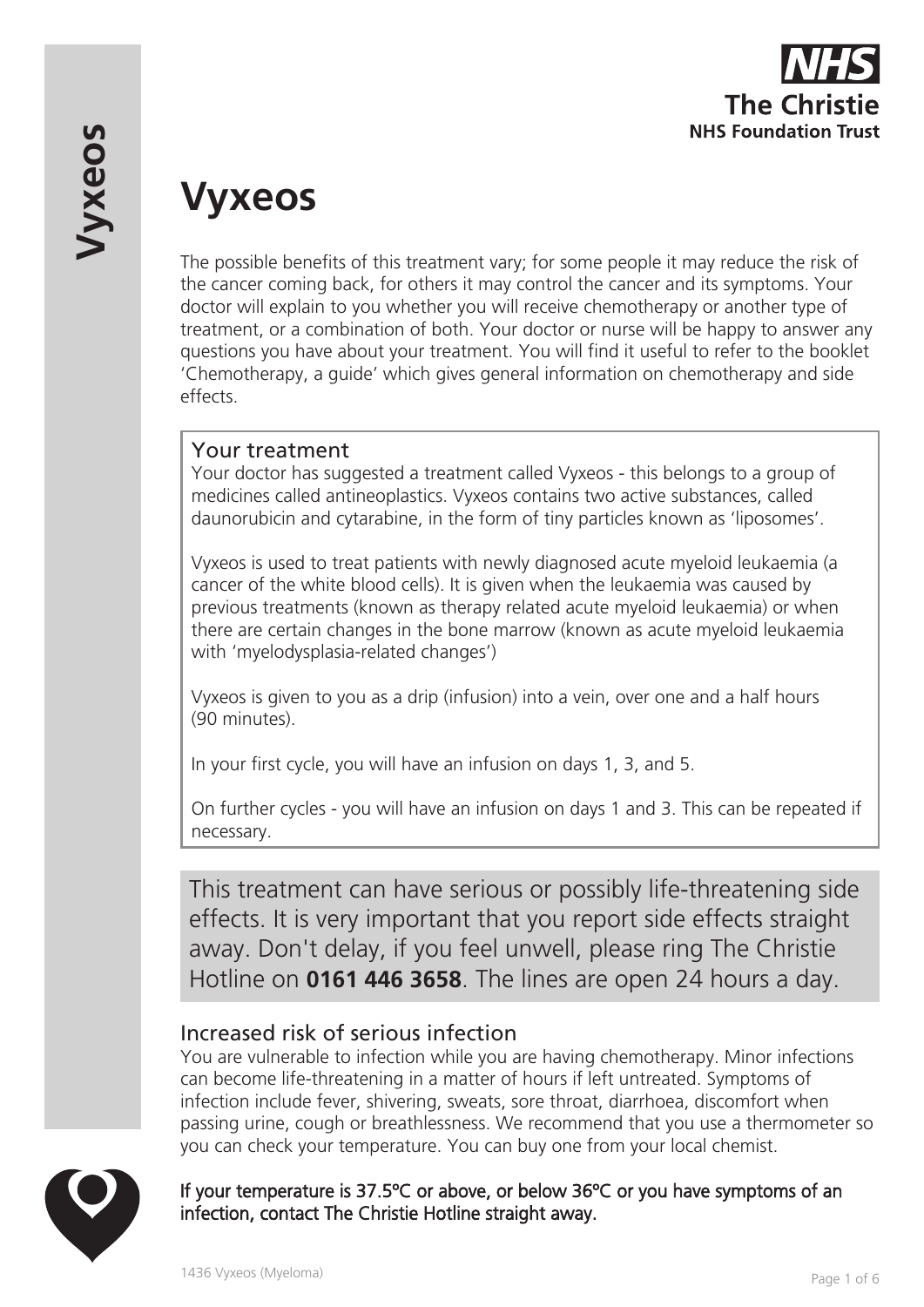## Flu vaccinations

#### Is it alright for me to have a flu jab during the time I'm having chemotherapy?

It's safe to have a flu jab, but depending on the sort of chemotherapy you have had, it may not give quite as much protection against infection as usual. Some patients may need two vaccinations. However, if you're thinking of having any other vaccinations, do check with your Christie doctor first, because some vaccines should be avoided.

## Possible side effects

Chemotherapy can cause many different side effects. Some are more likely to occur than others. We are all different, so we may get different side effects with varying severity. Most side effects are usually temporary, but in some rare cases they can be life-threatening. It is important to tell your hospital doctor or nurse about any side effects so they can be monitored and, where possible, treated.

# Very common side effects (more than 1 in 10)

#### • Low white blood cell count

There is a risk of infection and shingles

#### • Bruising or bleeding

This treatment can reduce the production of platelets which help the blood to clot. Tell your doctor if you have unexplained bruising or bleeding, such as nosebleeds, bloodspots or rashes on the skin and bleeding gums. You may need a platelet infusion.

#### • Anaemia (low number of red blood cells)

While having this treatment you may become anaemic. This may make you feel tired and breathless. Let your doctor or nurse know if these symptoms are a problem. You may need a blood transfusion.

#### • Rash

Body rash or a rash on your hands and feet. Ask your doctor or nurse for advice if this becomes troublesome.

#### • Gastrointestinal disturbance

This treatment can cause constipation, diarrhoea, nausea, an increase or decrease in weight. It is important to drink plenty of fluid and maintain a balanced diet. Please report any of these symptoms to your nurse or doctor.

#### • Cardiac disorders

Vyxeos can also cause heart problems or worsen pre-existing heart conditions and you will have a comprehensive medical assessment, prior to starting treatment with Vyxeos. You will be monitored carefully during treatment, which will include blood pressure monitoring and fluid management.

#### • Aches and pains

Vyxeos may cause muscular aches and pains. A simple painkiller such as paracetamol may help with this. If you find that symptoms are persistent or unmanageable then speak to your doctor.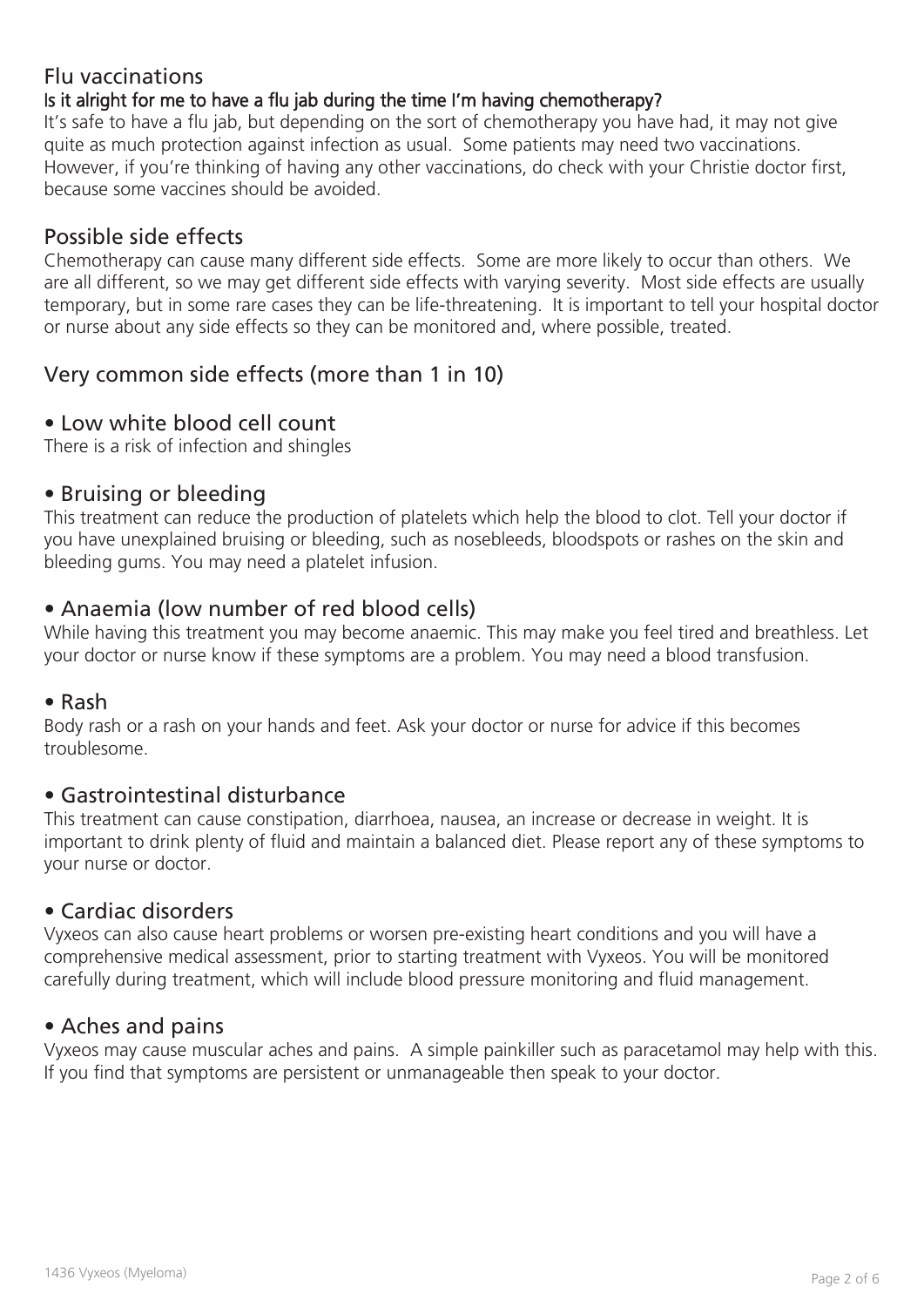# Common (more than 1 in 10 people):

- Stomach cramps or excessive gas.
- Excessive sweating at night.
- Hair loss although frequency and severity is much less than comparative regimens.

# Uncommon side effects (less than 1 in 10

- Numbness in the hands and feet.

# The following symptoms require medical attention, but are not an emergency. Contact your health care provider within 24 hours of noticing any of the following:

- Nausea (interferes with ability to eat and unrelieved with prescribed medication).
- Vomiting (vomiting more than 4-5 times in a 24 hour period).
- Diarrhoea (4-6 episodes in a 24 hour period).
- Constipation unrelieved by laxative use.
- Extreme fatigue (unable to carry on self-care activities).
- Mouth sores (painful redness, swelling and ulcers).
- Yellowing of the skin or eyes.
- Swelling of the feet or ankles.
- Sudden weight gain.
- Signs of infection such as redness or swelling, pain on swallowing, coughing up mucus, or painful urination.
- Unable to eat or drink for 24 hours or have signs of dehydration: tiredness, thirst, dry mouth, dark and decreased amounts of urine, or dizziness.

## Serious and potentially life threatening side effects

In a small proportion of patients chemotherapy can result in very severe side effects which may rarely result in death. The team caring for you will discuss the risk of these side effects with you.

#### Late side effects

Some side effects may become evident only after a number of years. In reaching any decision with you about treatment, the potential benefit you receive from treatment will be weighed against the risks of serious long term side effects to the heart, lungs, kidneys and bone marrow. With some drugs there is also a small but definite risk of developing another cancer. If any of these problems specifically applies to you, the doctor will discuss these with you and note this on your consent form.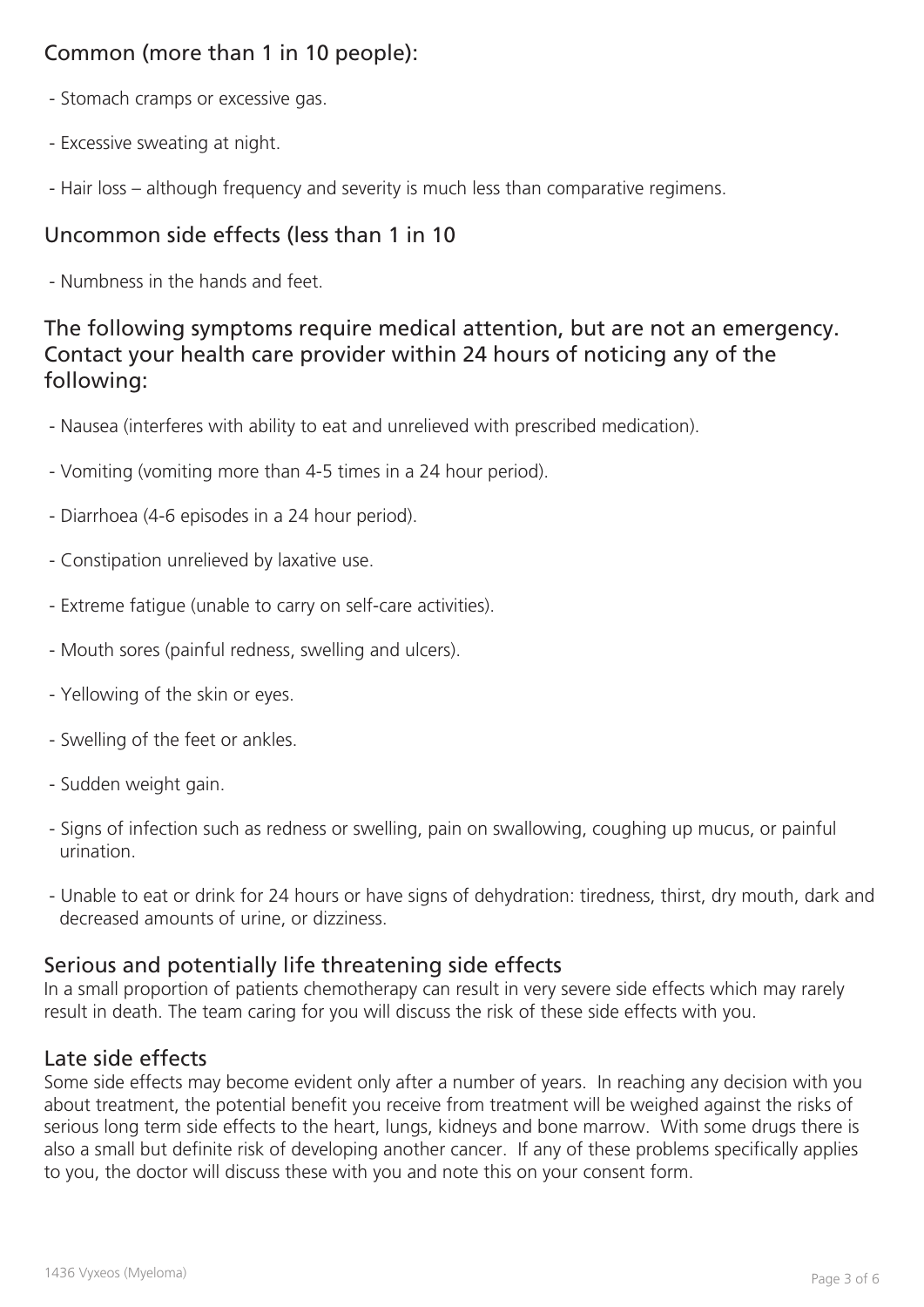# Sex, contraception and fertility

#### Protecting your partner and contraception:

We recommend that you or your partner use a condom during sexual intercourse while you are having the course of chemotherapy and for at least 6 months post the last dose of Vyxeos. Chemotherapy is dangerous to unborn babies and this will also protect you and your partner from any chemotherapy drugs that may be present in semen and in the vagina. If you suspect that you may be pregnant please tell your doctor immediately.

Fertility: This chemotherapy may affect your ability to have children. Your doctor or nurse should have discussed this with you. If not, please ask them before you start treatment.

## **Contacts**

If you have any general questions or concerns about your treatment, please contact the Haematology Team.

| • Lisa Jeffrey, Emma Whitham and Decima Govett, 0161 918 7962<br>Haematology Clinical Nurse Specialists |                          |
|---------------------------------------------------------------------------------------------------------|--------------------------|
| • Haematology and Transplant day unit                                                                   | 0161 446 3924            |
| • General enquiries                                                                                     | 0161 446 3000            |
| • For urgent advice ring The Christie Hotline                                                           | 0161 446 3658 (24 hours) |
|                                                                                                         |                          |
|                                                                                                         |                          |
|                                                                                                         |                          |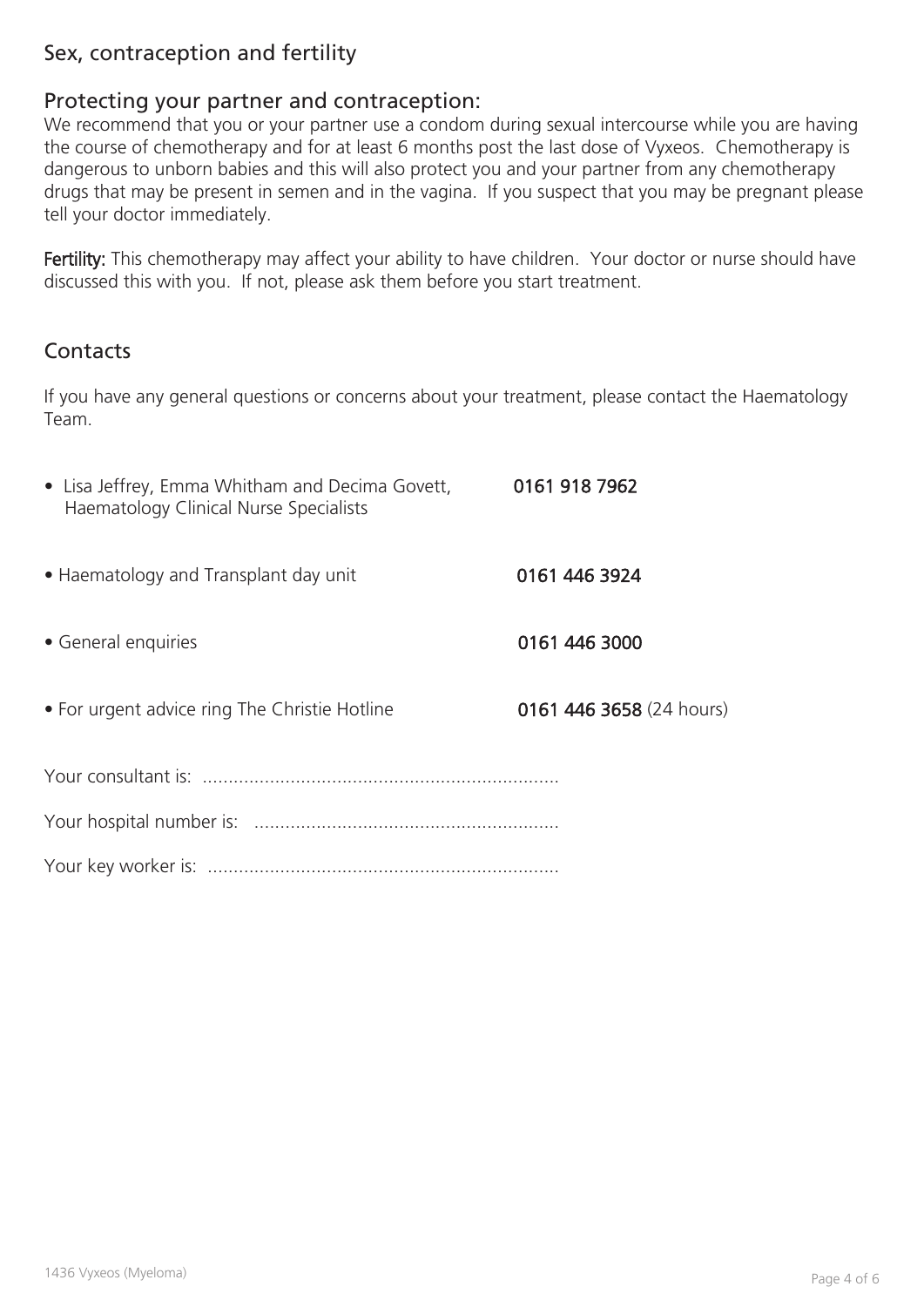NOTES: